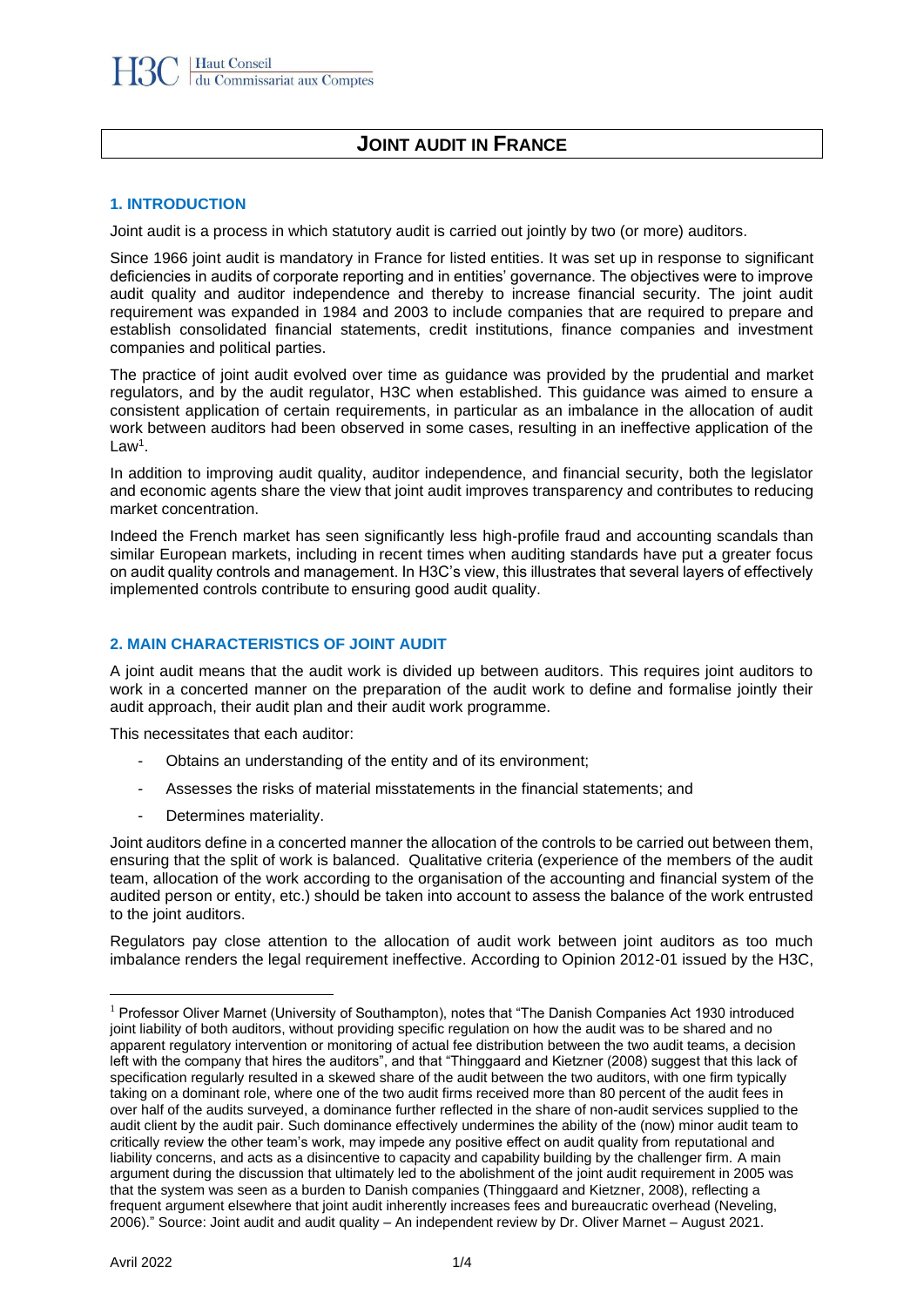a split of the volume of hours allocated to each auditor and of the amount of total fees, within a 60%- 40% ratio, leads to a simple presumption of a balanced distribution of work. An allocation of the volume of hours and/or the amount of total fees that exceeds a 70%-30% ratio leads to a presumption of an unbalanced allocation of work.

In a coordinated discussion between the joint auditors and with the audited entity, the allocation of audit work is regularly adjusted to ensure that each joint auditor has a comprehensive understanding of the audited entity's activities and of its control processes throughout the engagement.

The French Commercial Code provides that joint auditors "carry out together a contradictory examination of the conditions and procedures for drawing up the accounts". This means that each auditor performs its share of the audit work, reviews the audit procedures performed by the other joint auditor, evaluates the audit evidence collected and the conclusions reached by the other joint auditor (the so-called "cross review"). Key audit issues are analysed jointly by the auditors and discussed jointly with the audited entity management and its governance bodies.

After finalisation of the audit work, joint auditors provide a joint opinion on the financial statements of the audited entity. When the joint auditors disagree on the audit opinion, the audit report reports in a transparent manner the divergent opinions.

A standard, NEP 100<sup>2</sup>, sets the requirements for performing an audit jointly.

On the basis of what is described above, joint audit favours professional scepticism, and reduces the risk of excessive familiarity that may exist between a single auditor and the management or the governing body of the audited entity.

## **3. JOINT AUDIT AND AUDIT MARKET STRUCTURE**

Joint audit has a positive impact on the structure of the French audit market. It contributes to a lower level of market concentration. Joint audit allows mid-tier and smaller audit firms to access significant parts of the PIE market, in particular that of listed entities.

France has maintained a high number of audit firms on the PIE market. Six audit firms are involved in the audit of the 35 French entities from the CAC40 index. 15 additional audit firms are involved in the audit of the 118 French companies included in the SBF 120 index. About 250 audit firms are involved in the audit of PIE.

During the Joint Audit Day, an event organised by H3C in November 2021<sup>3</sup>, the audience was told by one of the participants that it was very unlikely that HSBC would be able to rotate its auditor due to the market concentration in the UK, to the global footprint of the group which requires an equivalent footprint from its auditor, and to advisory services rendered by the other Big-4 which make them ineligible to becoming the group's new auditor. Based on the state of the audit market in France, H3C observes that joint audit allows second-tier firms to develop their expertise in highly specialised markets which contributes to increasing competition in the market, resulting in improved independence from audit clients and better audit quality.

## **4. FREQUENTLY ASKED QUESTIONS ABOUT JOINT AUDIT**

### **1. Is really joint audit more expensive?**

Empirical evidence from numerous academic studies on the cost of joint audit has been inconclusive. While some investigations suggest lower costs from joint audit, others point to higher costs, without agreement on magnitude or persistence, at times highlighting perceived increases in audit quality as a possible cause for higher fees.

Joint audit does not mean that audit work is done twice. As mentioned in paragraph II. above, joint auditors define in a concerted manner the allocation of the controls to be carried out between them and carry out a contradictory examination of their respective work files ("cross-review"). Bearing this in mind, an increase in the cost is to be expected as a result of adopting joint auditing, however this increase should be limited. Some sources assess the additional cost relating to joint audit at 10%, others sources assess that it could reach up to 30%. H3C is of the view that such a cost increase, if observed in the above-mentioned ranges, is the counterparty to increased audit quality and financial security.

<sup>&</sup>lt;sup>2</sup> NEP: « Norme d'Exercice Professionnel » or Professional standard (for auditing).

<sup>3</sup> Link to the replay of this event on YouTube: **<https://www.youtube.com/watch?v=kcm59Ok8dcU>**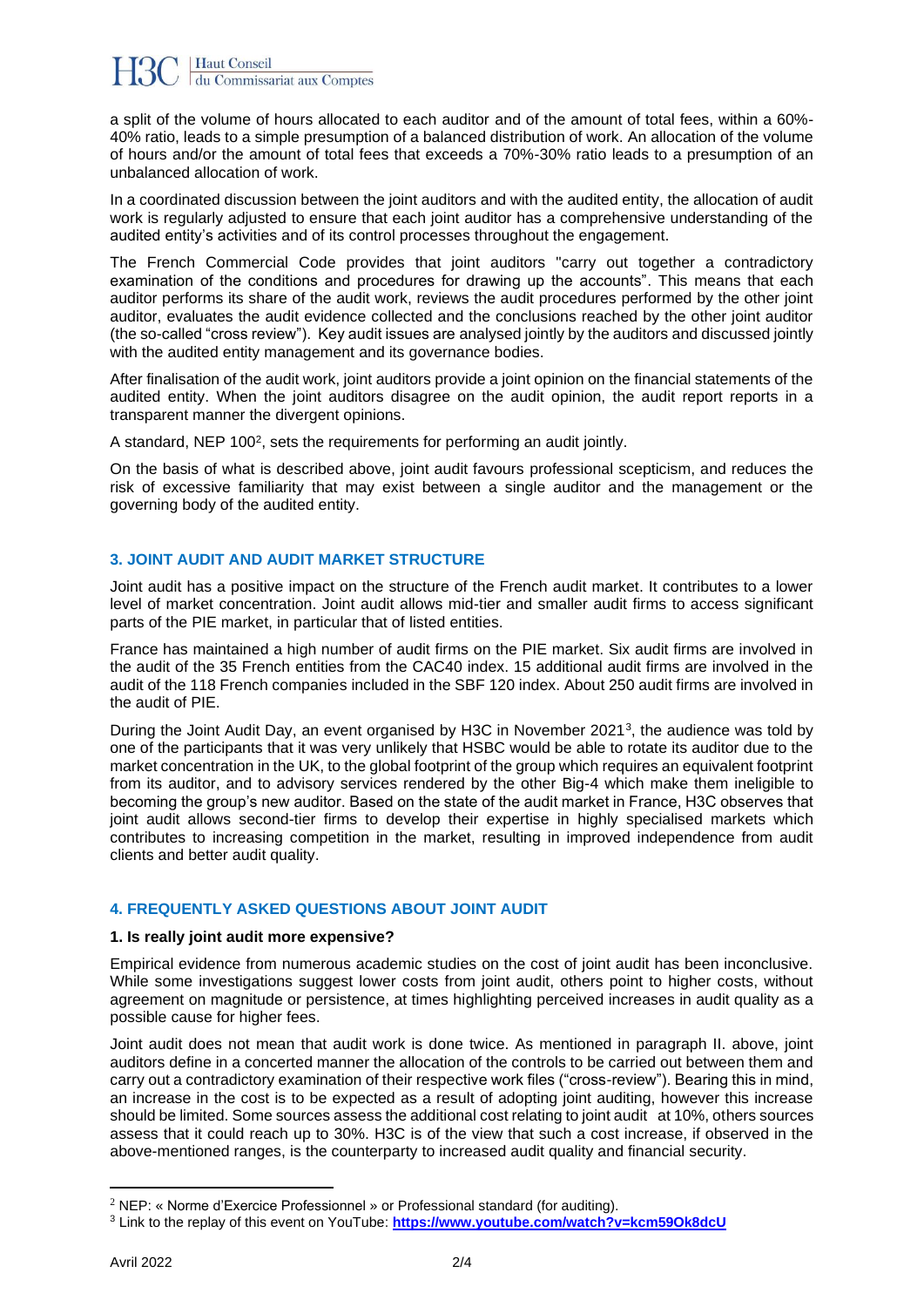#### **2. Why do the "Big -4" have such a large market share in the French audit market in terms of fees?**

In 2018, the market share of each of the five largest networks ("Big-4" plus Mazars) was between 13.6% and 22.3% of PIEs audit fees, totalling 88%.

The French market is characterised by numerous highly globalised listed groups which in turn appoint auditors with a global footprint. The audit of these groups is procuring high audit fees to their auditors. The concentration of audit fees on the Big-4 and on Mazars stems from these characteristics.

#### **3. Does the fact that the H3C has findings related to cross review in their inspections means that joint audit does not lead to better audit quality?**

As the opinion on the financial statements of the audit entity is a joint opinion, there is a requirement that the audit files of both auditors document that each joint auditor has obtained an understanding of the entity and of its environment, assessed the risks of material misstatements, is satisfied with the conclusions stemming from the work of the other joint auditor and with the way the other joint auditor has assessed materiality in forming its opinion ("cross review"). The French audit regulator's inspections are following a risk-based approach, which conducts to inspected audits being often joint audits. The focus during inspections on the cross review is to ensure that this audit procedure, which is central to joint audit (and central to an effective application of the Law), has been appropriately conducted.

#### **4. In case one of the joint auditors fails to meet the auditing standards requirements how will joint auditors' liability apply in France?**

In case auditing standards requirements related to joint auditing are not complied with, like any failure in the professional practice, the auditors may incur disciplinary, civil or administrative liability.

The civil liability of joint auditors is, in accordance with the general principles of French civil law, an individual liability which purpose is to repair a damage. It is incurred when the joint auditor has committed a fault which has caused damage to another person, the client or a third party. With regard to the opinion given by the joint auditors in a joint report, unless there is a difference of opinion expressed in the report, even if each is personally liable for his or her own professional faults or failures, they are deemed to have the same opinion. Therefore each can be found to have committed the same fault, and if it appears that the fault committed contributed to the damage, they shall be condemned severally. Several liability allows the victim to claim full compensation for the damage from the joint auditor of his / her choice. The one who has paid the totality has a recourse against the other to be reimbursed the part paid on his behalf. The civil liability insurance taken out by professionals covers this risk.

The disciplinary liability of joint auditors is also an individual liability. The purpose is to sanction disciplinary faults (failure to comply with the legal conditions for exercising the profession, serious negligence or acts contrary to probity or honour). The fault of each joint auditor is assessed independently. Disciplinary sanctions are personal sanctions, even if two joint auditors could be sanctioned for having committed the same fault in the exercise of their duties.

The administrative sanctions that the French financial markets regulator, AMF, may impose on auditors in certain cases are also personal sanctions.

### **5. Is there convincing evidence that joint audit improves audit quality?**

Assessing audit quality thanks to measurable indicators is quite a challenge. Academic studies have tried to establish if there is a relationship between joint audit and abnormal accruals in the financial reporting of the entity. There is debate about the results of this line of research.

Another way to assess the impact of joint audit on quality is to consider whether joint audit has contributed to identifying financial reporting issues or fraud. One can note that even if the French financial markets have experienced corporate failures because of inappropriate corporate governance, no major listed entity suffered from a fraud leading to the entity's bankruptcy. On the contrary, several  $cases<sup>4</sup>$  were reported where financial reporting issues or management fraudulent activities were discovered thanks to the presence of two auditors rather than just one.

<sup>4</sup> For instance, Vivendi Universal and Marionnaud.